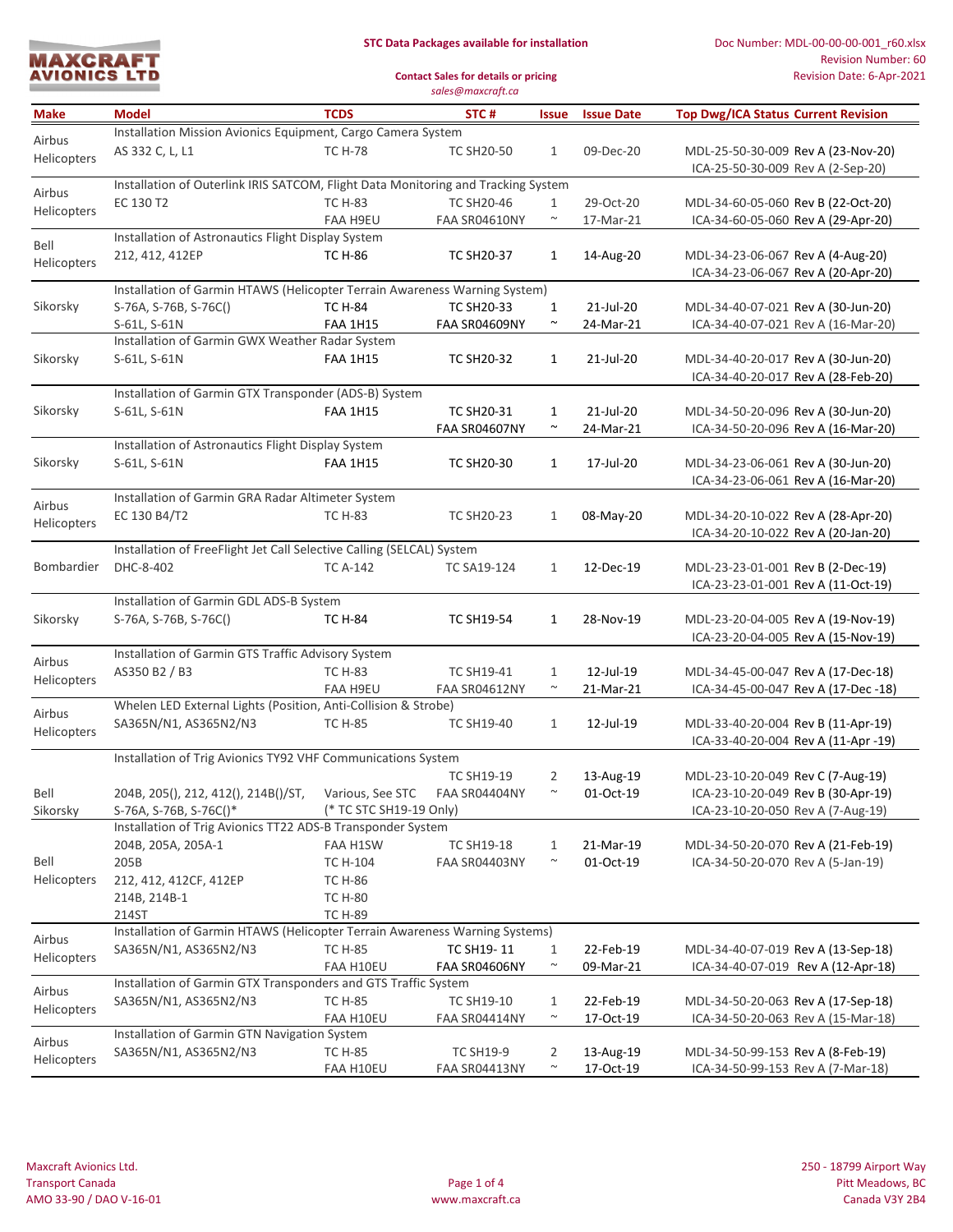| <b>MAXCRAFT</b>     |  |
|---------------------|--|
|                     |  |
| <b>AVIONICS LTD</b> |  |
|                     |  |

## **STC Data Packages available for installation**

Doc Number: MDL-00-00-00-001\_r60.xlsx Revision Number: 60 Revision Date: 6-Apr-2021

**Contact Sales for details or pricing** *sales@maxcraft.ca*

| <b>Make</b>         | <b>Model</b>                                                                                   | <b>TCDS</b>         | STC#                 | <b>Issue</b>   | <b>Issue Date</b>     | <b>Top Dwg/ICA Status Current Revision</b> |  |  |
|---------------------|------------------------------------------------------------------------------------------------|---------------------|----------------------|----------------|-----------------------|--------------------------------------------|--|--|
| Airbus              | Installation of Latitude S200 SATCOM and Tracker System                                        |                     |                      |                |                       |                                            |  |  |
|                     | SA365N/N1, AS365N2/N3                                                                          | <b>TC H-85</b>      | <b>TC SH19-8</b>     | $\mathbf{1}$   | 12-Feb-19             | MDL-34-60-05-061 Rev A (11-Sep-18)         |  |  |
| Helicopters         |                                                                                                | FAA H10EU           | FAA SR04412NY        | $\sim$         | 17-Oct-19             | ICA-34-60-05-061 Rev A (12-Mar-18)         |  |  |
| Airbus              | Installation of Technisonic TDFM-9100 FM Communications System                                 |                     |                      |                |                       |                                            |  |  |
| Helicopters         | EC 135()                                                                                       | <b>TC H-106</b>     | <b>TC SH19-7</b>     | $\mathbf{1}$   | 12-Feb-19             | MDL-23-10-26-066 Rev A (16-Oct-18)         |  |  |
|                     |                                                                                                |                     |                      |                |                       | ICA-23-10-26-066 Rev A (16-Oct-18)         |  |  |
| Textron             | Installation of Gogo Business Aviation Avance L5 System                                        |                     |                      |                |                       |                                            |  |  |
| Aviation            | B300 (350)                                                                                     | <b>TC A-149</b>     | <b>TC SA18-143</b>   | 1              | 20-Dec-18             | MDL-23-20-00-002 Rev A (24-Oct-18)         |  |  |
| (Beech)             |                                                                                                | FAA A24CE           | <b>FAA SA04402NY</b> | $\sim$         | 01-Oct-19             | ICA-23-20-00-002 Rev A (24-Oct-18)         |  |  |
| Daher               | Installation of Gogo Business Aviation ATG System with Cabin Telecommunications Router         |                     |                      |                |                       |                                            |  |  |
| Aerospace           | TBM 700N (TBM 930)                                                                             | <b>TC A-176</b>     | <b>TC SA18-77</b>    | $\mathbf{1}$   | 18-Jun-18             | MDL-23-20-00-001 Rev A (16-Jan-18)         |  |  |
| (Socata)            |                                                                                                | FAA A60EU           | FAA SA04263NY        | $\sim$         | 02-Nov-18             | ICA-23-20-00-001 Rev A (3-Dec-2017)        |  |  |
|                     | Installation of Garmin GDL84H ADS-B Systems                                                    |                     |                      |                |                       |                                            |  |  |
| Leonardo            | AB139, AW139                                                                                   | <b>TC H-84</b>      | <b>TC SH18-27</b>    | $\mathbf{1}$   | 24-May-18             | MDL-23-20-04-004 Rev B (16-Feb-18)         |  |  |
|                     |                                                                                                | <b>FAA R00002RD</b> | FAA SR04264NY        | $\sim$         | 05-Nov-18             | ICA-23-20-04-004 Rev B (15-Feb-18)         |  |  |
|                     | Installation of USB Power Ports (Cockpit &/or Cabin)                                           |                     |                      |                |                       |                                            |  |  |
|                     |                                                                                                |                     | <b>TC SH18-21</b>    | 3              | 21-Jul-20             | MDL-24-50-00-020 Rev C (20-May-20)         |  |  |
| Sikorsky            | S-76A, S-76B, S-76C                                                                            | <b>TC H-84</b>      |                      |                |                       | ICA-24-50-00-020 Rev A (6-Feb-18)          |  |  |
| Airbus              | SA365N/N1, AS365N2/N3                                                                          | <b>TC H-85</b>      |                      |                |                       | ICA-24-50-00-021 Rev A (4-May-18)          |  |  |
| Sikorsky            | S-61L, S-61N                                                                                   | <b>FAA 1H15</b>     |                      |                |                       | ICA-24-50-00-025 Rev A (20-May-20)         |  |  |
| <b>Bell Textron</b> | 204B, 205A, 205A-1                                                                             | FAA H1SW            |                      |                |                       | ICA-24-50-00-026 Rev A (20-May-20)         |  |  |
|                     | 205B                                                                                           | TC H-104            |                      |                |                       |                                            |  |  |
|                     | 212, 412, 412CF, 412EP                                                                         | <b>TC H-86</b>      |                      |                |                       |                                            |  |  |
|                     | 214B, 214B-1                                                                                   | <b>TC H-80</b>      |                      |                |                       |                                            |  |  |
|                     | 214ST                                                                                          | <b>TC H-89</b>      |                      |                |                       |                                            |  |  |
|                     | Installation of Garmin GWX Weather Radar System                                                |                     |                      |                |                       |                                            |  |  |
| Sikorsky            | S-76A, B, C()                                                                                  | <b>TC H-84</b>      | <b>TC SH17-40</b>    | $\mathbf{1}$   | 03-Nov-17             | MDL-34-40-20-010 Rev B (4-May-19)          |  |  |
|                     |                                                                                                | FAA H1NE            | FAA SR04227NY        | $\sim$         | 06-Jan-15             | ICA-34-40-20-010 Rev B (19-Mar-19)         |  |  |
|                     | Installation/Upgrade of Sandel ST3400 Terrain Awareness Warning System with                    |                     |                      |                |                       |                                            |  |  |
|                     | Enhanced Altitude Accuracy (Class-A or Class-B)                                                |                     |                      |                |                       |                                            |  |  |
| Beech               | C <sub>90</sub>                                                                                | <b>TC 3A20</b>      | <b>TC SA17-66</b>    | $\mathbf{1}$   | 22-Jun-17             | MDL-34-40-07-017 Rev B (8-May-17)          |  |  |
|                     | 200/200C/B200/B200C                                                                            | TC A24CE            |                      |                |                       | ICA-34-40-070-17 Rev A (10-Jun-15)         |  |  |
|                     | 300/B300/B300C                                                                                 | <b>TC A-149</b>     |                      |                |                       |                                            |  |  |
| Airbus              | Installation of Garmin GTS Traffic System                                                      |                     |                      |                |                       |                                            |  |  |
| Helicopters         | $EC-135()$                                                                                     | <b>TC H-106</b>     | <b>TC SH17-13</b>    | $\mathbf{1}$   | 06-Mar-17             | MDL-34-45-00-026 Rev A (10-Jan-17)         |  |  |
|                     |                                                                                                | FAA H88EU           | FAA SR04235NY        | $\sim$         | 09-Oct-18             | ICA-34-45-00-026 Rev A (9-Jan-17)          |  |  |
| Airbus              | Installation of Garmin HTAWS (Helicopter Terrain Awareness Warning System)                     |                     |                      |                |                       |                                            |  |  |
| Helicopters         | $EC-135()$                                                                                     | <b>TC H-106</b>     | <b>TC SH17-14</b>    | $\mathbf{1}$   | 06-Mar-17             | MDL-34-40-07-012 Rev A (12-Aug-14)         |  |  |
|                     |                                                                                                | FAA H88EU           | FAA SR04228NY        | $\sim$         | 28-Sep-18             | ICA-34-40-07-012 Rev A (15-Apr-14)         |  |  |
|                     | Installation of Avionics Modifications for Category "A" Urban Operations from Ground Level and |                     |                      |                |                       |                                            |  |  |
| Sikorsky            | <b>Elevated Heliports</b>                                                                      |                     |                      |                |                       |                                            |  |  |
|                     | S-76C+, S-76C++                                                                                | <b>TC H-84</b>      | <b>TC SH16-53</b>    | $\mathbf{1}$   | 24-Nov-16             | MDL-05-70-00-087 Rev A (10-Nov-16)         |  |  |
|                     |                                                                                                |                     |                      |                |                       | ICA-05-70-00-087 Rev A(21-Mar-17)          |  |  |
|                     | Installation of MCI MD302 Standby Attitude Module (SAM)                                        |                     |                      |                |                       |                                            |  |  |
| Sikorsky            | S-76A, S-76B, S-76C()                                                                          | <b>TC H-84</b>      | <b>TC SH16-35</b>    | 2              | 03-Aug-18             | MDL-34-20-62-015 Rev B (10-May-18)         |  |  |
|                     |                                                                                                | FAA H1NE            | FAA SR04440NY        | $\sim$         | 28-Jan-20             | ICA-34-20-620-015 Rev A (6-Apr-16)         |  |  |
|                     | Installation of Garmin GTN750H Navigation System and (optional) ART-2X00 Weather Radar         |                     |                      |                |                       |                                            |  |  |
| Airbus              | and (optional) ART-2X00 Weather Radar                                                          |                     |                      |                |                       |                                            |  |  |
| Helicopters         | AS332 C/L/L1                                                                                   | <b>TC H-78</b>      | TC SH16-32           | $\overline{2}$ | 15-Nov-16             | MDL-34-50-99-144 Rev C (16-July-16)        |  |  |
|                     |                                                                                                |                     |                      |                | <b>GTN Navigator:</b> | ICA-34-50-99-144 Rev B (14-Jul-16)         |  |  |
|                     |                                                                                                |                     |                      |                | Weather Radar System: | ICA-34-20-10-011 Rev A (20-Jan-16)         |  |  |
|                     | Installation/Upgrade of SKY899 TCAS-I, displayed on Sandel ST3400                              |                     |                      |                |                       |                                            |  |  |
| Beech               | 200/200C/B200/B200C                                                                            | TC A24CE            | <b>TC SA15-43</b>    | 1              | 05-Dec-15             | MDL-34-45-00-036 Rev A (17-Apr-15)         |  |  |
|                     | 300/B300/B300C                                                                                 | <b>TC A-149</b>     | FAA SA03641NY        | $\sim$         | 18-Dec-15             | ICA-34-45-00-036 Rev B (16-Nov-15)         |  |  |
|                     | Installation of Sandel ST3400 TAWS (Class A) System                                            |                     |                      |                |                       |                                            |  |  |
| Fairchild           | SA227-CC/-DC                                                                                   | <b>TC A-184</b>     | <b>TC SA15-25</b>    | 1              | 22-Mar-15             | MDL-34-40-07-016 Rev A (25-Feb-15)         |  |  |
|                     |                                                                                                | FAA A18SW           | FAA SA03642NY        | $\sim$         | 18-Dec-15             | ICA-34-40-07-016 Rev B (20-Nov-15)         |  |  |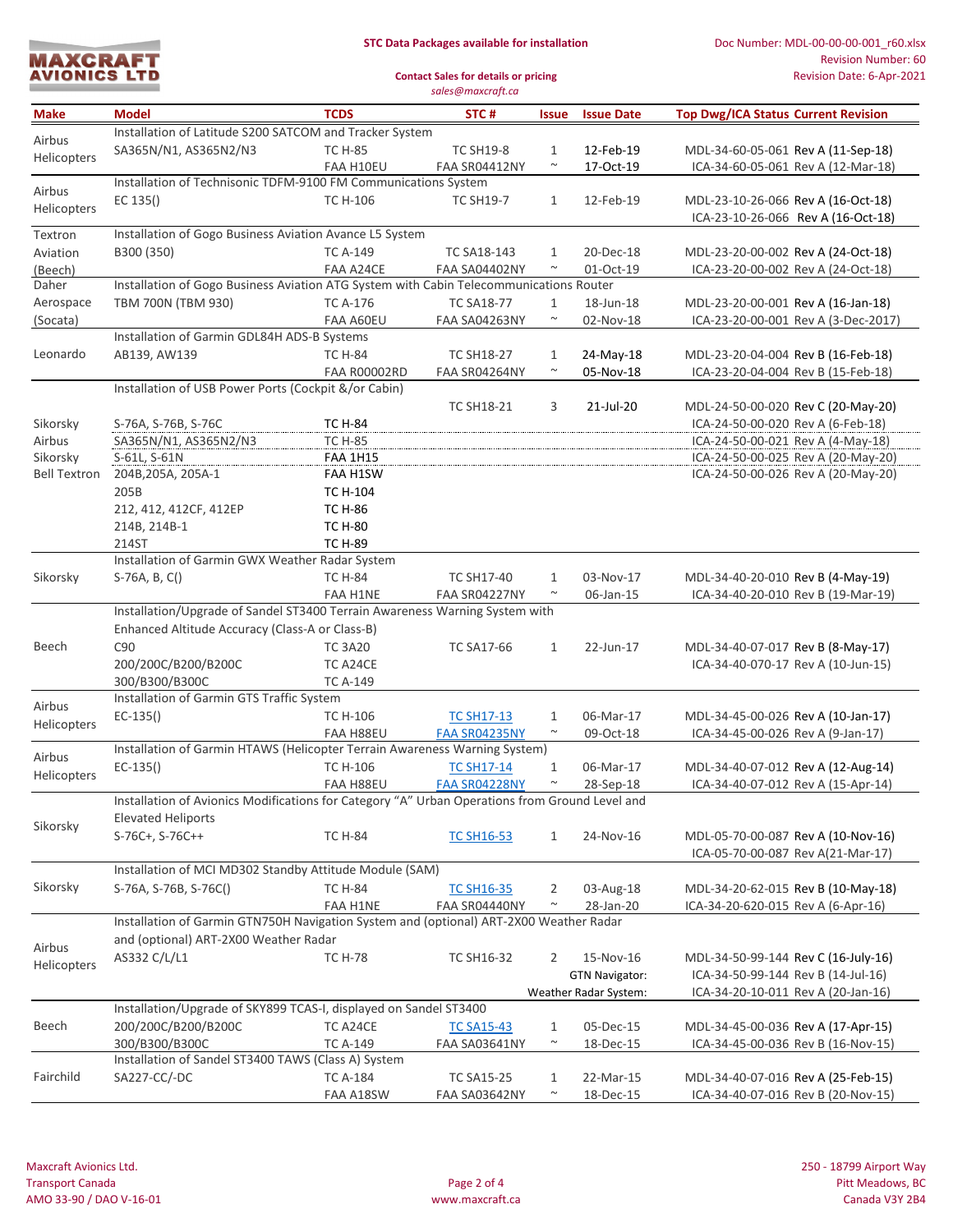

**Contact Sales for details or pricing**

|                   |                                                                                                          |                 | sales@maxcraft.ca |              |                   |                                            |  |  |  |
|-------------------|----------------------------------------------------------------------------------------------------------|-----------------|-------------------|--------------|-------------------|--------------------------------------------|--|--|--|
| Make              | <b>Model</b>                                                                                             | <b>TCDS</b>     | STC#              | <b>Issue</b> | <b>Issue Date</b> | <b>Top Dwg/ICA Status Current Revision</b> |  |  |  |
|                   | Installation of MD302 Standby Attitude Module                                                            |                 |                   |              |                   |                                            |  |  |  |
| Airbus            | AS 350 B, B1, B2, B3, BA, D                                                                              | <b>TC H-83</b>  | <b>TC SH14-50</b> | 2            | 02-Aug-18         | MDL-34-10-10-005 Rev B (24-Mar-17)         |  |  |  |
| Helicopters       | AS 355 E, F, F1, F2, N, NP                                                                               | <b>TC H-87</b>  | FAA SR03524NY     | $\sim$       | 22-Apr-15         | ICA-34-10-10-005 Rev A (23-Oct-14)         |  |  |  |
|                   | EC 130 B4, T2                                                                                            | <b>TC H-83</b>  |                   |              |                   |                                            |  |  |  |
|                   | EC 120 B                                                                                                 | <b>TC H-102</b> |                   |              |                   |                                            |  |  |  |
|                   | Installation of Latitude IONode Flight Data Monitor                                                      |                 |                   |              |                   |                                            |  |  |  |
| Sikorsky          | S-76A, S-76B, S-76C()                                                                                    | <b>TC H-84</b>  | <b>TC SH14-36</b> | 1            | 28-Jul-14         | MDL-05-70-0 0-077 Rev A (26-May-14)        |  |  |  |
|                   |                                                                                                          | FAA H1NE        | FAA SR03498NY     | $\sim$       | 06-Jan-15         | MMS-05-70-00-077 Rev A (9-Dec-13)          |  |  |  |
|                   | Installation of Garmin GTX33H/335R/345R (Single or Dual) Mode-S Transponder w/                           |                 |                   |              |                   |                                            |  |  |  |
| Sikorsky          | ADS-B In/Out, and Optional GTS825/855 TAS/TCAS-I Traffic System                                          |                 |                   |              |                   |                                            |  |  |  |
|                   | S76C()                                                                                                   | <b>TC H-84</b>  | <b>TC SH14-35</b> | 3            | 28-Jul-14         | MDL-34-50-20-049 Rev A (26-May-14)         |  |  |  |
|                   |                                                                                                          | FAA H1NE        | FAA SR03551NY     | $\sim$       | 12-Oct-18         | MMS-34-50-20-049 Rev B (24-May-17)         |  |  |  |
|                   | Installation of Garmin GTN750/GNS530AW, Dual Sandel SN3500 EHSI and optional WX-500,                     |                 |                   |              |                   |                                            |  |  |  |
| Beechcraft        | AIM 510 Standby Horizon Indicator                                                                        |                 |                   |              |                   |                                            |  |  |  |
|                   | 1900C, 1900D                                                                                             | <b>TC A-149</b> | <b>TC SA14-12</b> | $\mathbf{1}$ | 21-Mar-14         | MDL-05-70-00-045 Rev D (21-Feb-14)         |  |  |  |
|                   |                                                                                                          |                 |                   |              |                   | MMS-05-70-00-045 Rev E (25-Jul-14)         |  |  |  |
|                   | Installation of GWX70 Weather Radar, GTS850 TCAS-I, GTX330 Mode S Transponder, KR87 ADF                  |                 |                   |              |                   |                                            |  |  |  |
| <b>Beechcraft</b> | and PMA7000H Audio System                                                                                | FAA A24CE       | <b>TC SA13-32</b> |              |                   | MDL-05-70-00-071 Rev B (16-Apr-13)         |  |  |  |
|                   | 200, B200                                                                                                |                 |                   | $\mathbf{1}$ | 31-Jul-13         |                                            |  |  |  |
|                   | Installation of Universal Avionics CVR-120A/R Cockpit Voice Recorder                                     |                 |                   |              |                   | ICA-05-70-00-071 Rev A (19-Feb-13)         |  |  |  |
| Beechcraft        | 200, B200                                                                                                | FAA A24CE       | <b>TC SA13-31</b> | $\mathbf{1}$ | 31-Jul-13         | MDL-23-70-10-030 Rev A (3-Apr-13)          |  |  |  |
|                   |                                                                                                          |                 |                   |              |                   | ICA-23-70-10-030 Rev A (24-Dec-12)         |  |  |  |
|                   | Installation of Sandel ST3400 TAWS (Class A) System                                                      |                 |                   |              |                   |                                            |  |  |  |
| Beechcraft        | 1900C, 1900D                                                                                             | <b>TC A-149</b> | <b>TC SA12-78</b> | $\mathbf{1}$ | 12-Dec-12         | MDL-05-70-00-070 Rev A (3-Dec-12)          |  |  |  |
|                   |                                                                                                          |                 |                   |              |                   | ICA-05-70-00-070 Rev B (18-Jun-15)         |  |  |  |
|                   | Installation of Garmin G500H Primary Flight Display System, GNS/GTN Primary Navigator with               |                 |                   |              |                   |                                            |  |  |  |
|                   | Options; HSVT, No.2 NAV/COM, GTS800 TAS, Radar Altimeter and Direct Audio Summing.                       |                 |                   |              |                   |                                            |  |  |  |
|                   |                                                                                                          |                 | <b>TC SH12-43</b> | 4            | 02-Aug-18         | MDL-05-70-00-53 Rev F (7-Jan-17)           |  |  |  |
| Airbus            |                                                                                                          |                 | FAA SR03539NY     | $\sim$       | 17-Jun-15         |                                            |  |  |  |
| Helicopters       | AS 350 B, B1, B2, B3, BA, D                                                                              | <b>TC H-83</b>  |                   |              |                   | ICA-05-70-00-053(01) Rev C (7-Oct-14)      |  |  |  |
|                   | AS 355 E, F, F1, F2, N, NP                                                                               | <b>TC H-87</b>  |                   |              |                   | ICA-05-70-00-053(02) Rev C (7-Oct-14)      |  |  |  |
|                   | EC 130 B4, T2                                                                                            | <b>TC H-83</b>  |                   |              |                   | ICA-05-70-00-053(03) Rev D (25-Mar-15)     |  |  |  |
|                   | EC 120 B                                                                                                 | <b>TC H-102</b> |                   |              |                   | ICA-05-70-00-053(04) Rev C (7-Oct-14)      |  |  |  |
|                   | Universal CVFDR-145 Combined Cockpit Voice Recorder/Flight Data Recorder &                               |                 |                   |              |                   |                                            |  |  |  |
| Sikorsky          | Teledyne 2231230-10-A-1 MFDAU Data Acquisition Unit                                                      |                 |                   |              |                   |                                            |  |  |  |
|                   | S-76C, S-76C+, S-76C++                                                                                   | <b>TC H-84</b>  | <b>TC SH11-25</b> | 2            | 29-Aug-16         | MDL-31-30-02-001 Rev C (8-Aug-16)          |  |  |  |
|                   |                                                                                                          | FAA H1NE        | FAA SR03514NY     | $\sim$       | 18-Mar-15         | ICA-31-30-02-001 Rev C (8-Aug-16)          |  |  |  |
| Bell              | Honeywell KRA405B Radar Altimeter Installation                                                           |                 |                   |              |                   |                                            |  |  |  |
| Helicopter        | 212, 412, 412CF, 412EP                                                                                   | <b>TC H-86</b>  | <b>TC SH10-12</b> | 1            | 31-Mar-09         | MDL-34-20-10-007 Rev A (22-Feb-10)         |  |  |  |
|                   |                                                                                                          | FAA H4SW        | FAA SR03497NY     | $\sim$       | 06-Jan-15         | ICA-34-20-10-007 Rev B (23-Apr-12)         |  |  |  |
| Bell              | NAT AMS430 TSO Audio System Installation                                                                 |                 |                   |              |                   |                                            |  |  |  |
| Helicopter        | 212                                                                                                      | <b>TC H-86</b>  | <b>TC SH10-11</b> | 2            | 31-Mar-09         | MDL-23-50-00-036 Rev B (13-Oct-10)         |  |  |  |
| Bell &            |                                                                                                          | FAA H4SW        | FAA SR03659NY     | $\sim$       | 03-Feb-16         | ICA-23-50-00-036 Rev B (6-Oct-10)          |  |  |  |
| Sikorsky          | Becker AR3202/AR3209 VHF-Com Transceiver Installation                                                    |                 |                   |              |                   |                                            |  |  |  |
| Helicopters       | 204B/205()/212/412()/214B/ST                                                                             | See STC         | <b>TC SH09-57</b> | 1            | 07-Dec-09         | MDL-23-10-20-033 Rev A (25-Nov-09)         |  |  |  |
|                   | Sikorsky S76A/C(), S61L/N<br>Modification of Electrical Distribution System (DC Electrical Panel Rework) |                 |                   |              |                   | ICA-23-10-20-033 Rev A (25-Nov-09)         |  |  |  |
| Airbus            | AS 355 E, F, F1, F2, N                                                                                   | <b>TC H-87</b>  | <b>TC SH09-20</b> | 2            | 08-Apr-13         | MDL-05-70-00-031 Rev C (6-Mar-13)          |  |  |  |
| Helicopters       |                                                                                                          | FAA H11EU       | FAA SR03529NY     | $\sim$       | $11-May-14$       | ICA-05-70-00-031 Rev C (6-Mar-13)          |  |  |  |
|                   | Garmin GMX200 MFD, 400/500 Series GPS/NAV/COM & Avidyne TCAD Installation                                |                 |                   |              |                   |                                            |  |  |  |
| Bell              | 206A, 206B(), 206L()                                                                                     | TC H-92         | <b>TC SH07-19</b> | 2            | 05-Mar-07         | MDL-05-70-00-024 Rev B (6-Oct-06)          |  |  |  |
| Helicopter        |                                                                                                          |                 |                   |              |                   | ICA-05-70-000-24 Rev A (10-Dec-06)         |  |  |  |
|                   | Honeywell AR-Series CVR Installation in Sikorsky S76() and S61()                                         |                 |                   |              |                   |                                            |  |  |  |
|                   | S-61L, S-61N                                                                                             | <b>FAA 1H15</b> | <b>TC SH06-30</b> | 3            | 23-Jun-09         | MDL-23-70-10-018 Rev E (5-Apr-07)          |  |  |  |
| Sikorsky          | S-76A, S-76B, S-76C()                                                                                    | <b>TC H-84</b>  | FAA SR02460NY     | $\sim$       | 01-Oct-07         | MDL-23-70-10-025 Rev A (5-Apr-07)          |  |  |  |
|                   |                                                                                                          |                 |                   |              | Sikorsky S-61()   | MMS-23-70-10-018 Rev C (5-Apr-07)          |  |  |  |
|                   |                                                                                                          |                 |                   |              | Sikorsky S-76()   | MMS-23-70-10-025 Rev A (5-Apr-07)          |  |  |  |
|                   |                                                                                                          |                 |                   |              |                   |                                            |  |  |  |